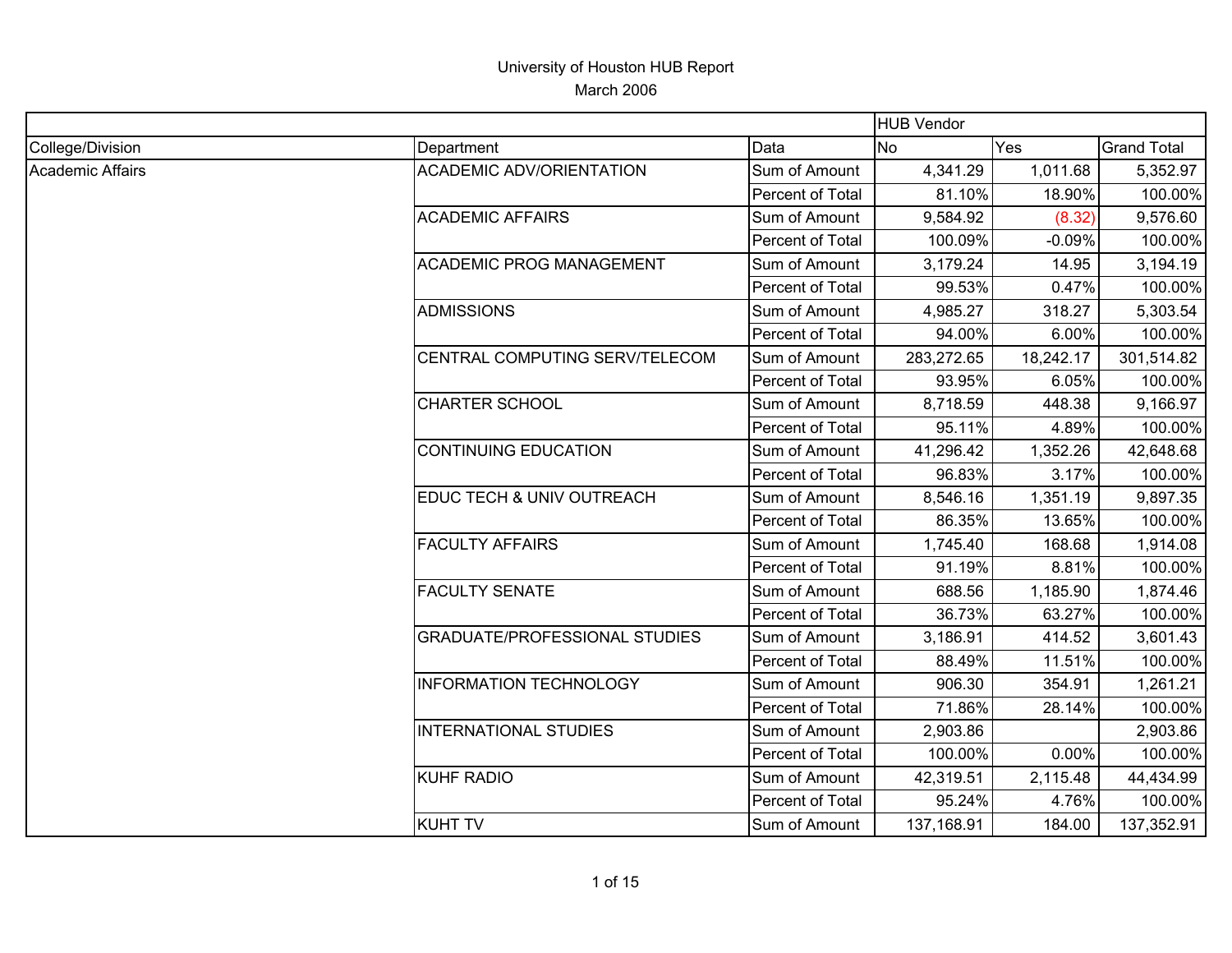|                                   |                                       |                  | <b>HUB Vendor</b> |            |                    |
|-----------------------------------|---------------------------------------|------------------|-------------------|------------|--------------------|
| College/Division                  | Department                            | Data             | No                | Yes        | <b>Grand Total</b> |
| Academic Affairs                  | <b>KUHT TV</b>                        | Percent of Total | 99.87%            | 0.13%      | 100.00%            |
|                                   | <b>MANAGEMENT INFORMATION SYSTEMS</b> | Sum of Amount    | 7,976.39          | 16,697.10  | 24,673.49          |
|                                   |                                       | Percent of Total | 32.33%            | 67.67%     | 100.00%            |
|                                   | POLICY AND PLANNING ANALYSIS          | Sum of Amount    | 31.19             |            | 31.19              |
|                                   |                                       | Percent of Total | 100.00%           | 0.00%      | 100.00%            |
|                                   | <b>REGISTRATION AND ACADEMIC RECO</b> | Sum of Amount    | 16,040.16         | 516.85     | 16,557.01          |
|                                   |                                       | Percent of Total | 96.88%            | 3.12%      | 100.00%            |
|                                   | <b>SCHOLARS COMMUNITY</b>             | Sum of Amount    | 162.96            | 1,236.23   | 1,399.19           |
|                                   |                                       | Percent of Total | 11.65%            | 88.35%     | 100.00%            |
|                                   | SCHOLARSHIPS AND FINANCIAL AID        | Sum of Amount    | 11,928.84         |            | 11,928.84          |
|                                   |                                       | Percent of Total | 100.00%           | 0.00%      | 100.00%            |
|                                   | <b>SECURITY AND DISASTER RECOVERY</b> | Sum of Amount    | 1,569.79          | 1,008.57   | 2,578.36           |
|                                   |                                       | Percent of Total | 60.88%            | 39.12%     | 100.00%            |
|                                   | TECHNOLOGY SUPPORT SERVICES           | Sum of Amount    | 49,430.75         | 22,142.58  | 71,573.33          |
|                                   |                                       | Percent of Total | 69.06%            | 30.94%     | 100.00%            |
|                                   | UNDERGRADUATE STUDIES                 | Sum of Amount    | 58.42             | 1,545.21   | 1,603.63           |
|                                   |                                       | Percent of Total | 3.64%             | 96.36%     | 100.00%            |
| Academic Affairs Sum of Amount    |                                       |                  | 640,042.49        | 70,300.61  | 710,343.10         |
| Academic Affairs Percent of Total |                                       |                  | 90.10%            | 9.90%      | 100.00%            |
| Administration and Finance        | <b>ADMIN - FINANCIAL SVCS</b>         | Sum of Amount    | 11,545.18         | 791.61     | 12,336.79          |
|                                   |                                       | Percent of Total | 93.58%            | 6.42%      | 100.00%            |
|                                   | <b>ADMINISTRATION &amp; FINANCE</b>   | Sum of Amount    | 7,509.94          | 1,041.88   | 8,551.82           |
|                                   |                                       | Percent of Total | 87.82%            | 12.18%     | 100.00%            |
|                                   | <b>AUXILIARY SERVICES</b>             | Sum of Amount    | 127,334.00        |            | 127,334.00         |
|                                   |                                       | Percent of Total | 100.00%           | 0.00%      | 100.00%            |
|                                   | ENVIRONMENTAL HEALTH RISK MGMT        | Sum of Amount    | 184,876.90        | 907.81     | 185,784.71         |
|                                   |                                       | Percent of Total | 99.51%            | 0.49%      | 100.00%            |
|                                   | <b>FACILITIES &amp; PLANNING</b>      | Sum of Amount    | 1,343,827.42      | 379,776.76 | 1,723,604.18       |
|                                   |                                       | Percent of Total | 77.97%            | 22.03%     | 100.00%            |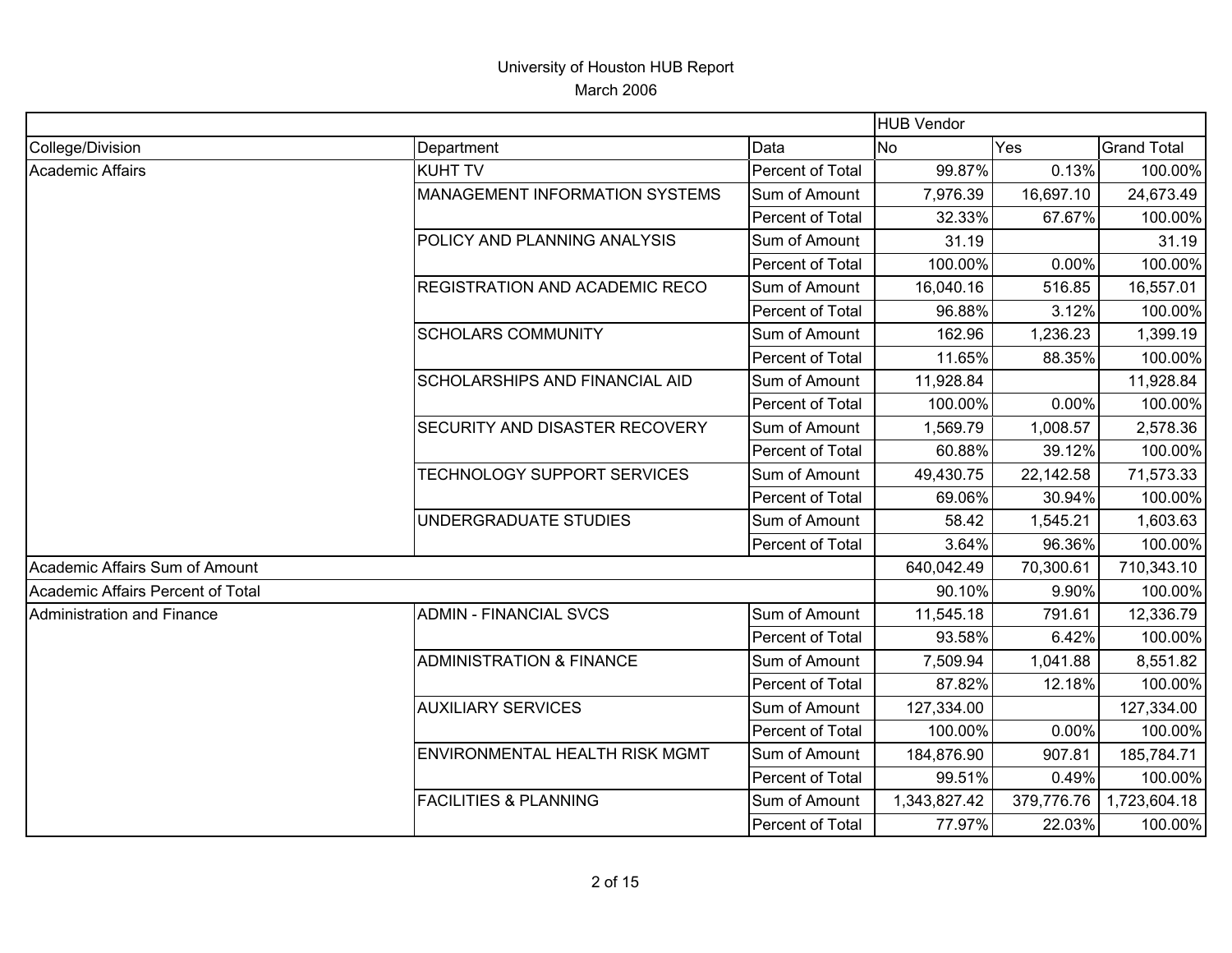| <b>HUB Vendor</b>                 |                            |                  |            |            |                    |
|-----------------------------------|----------------------------|------------------|------------|------------|--------------------|
| College/Division                  | Department                 | Data             | <b>No</b>  | Yes        | <b>Grand Total</b> |
| <b>Administration and Finance</b> | <b>FINANCE</b>             | Sum of Amount    | 49,777.74  | 6,320.07   | 56,097.81          |
|                                   |                            | Percent of Total | 88.73%     | 11.27%     | 100.00%            |
|                                   | <b>FINANCIAL REPORTING</b> | Sum of Amount    | 1,557.43   | 223.05     | 1,780.48           |
|                                   |                            | Percent of Total | 87.47%     | 12.53%     | 100.00%            |
|                                   | <b>HUMAN RESOURCES</b>     | Sum of Amount    | 4,050.69   | 1,598.50   | 5,649.19           |
|                                   |                            | Percent of Total | 71.70%     | 28.30%     | 100.00%            |
|                                   | <b>INST - PLANT</b>        | Sum of Amount    | 325,472.82 | 103,931.50 | 429,404.32         |
|                                   |                            | Percent of Total | 75.80%     | 24.20%     | 100.00%            |
|                                   | ONE CARD PROGRAM           | Sum of Amount    | (16.67)    | 52.95      | 36.28              |
|                                   |                            | Percent of Total | -45.95%    | 145.95%    | 100.00%            |
|                                   | PARKING & TRANSPORTATION   | Sum of Amount    | 217,643.32 | 1,588.90   | 219,232.22         |
|                                   |                            | Percent of Total | 99.28%     | 0.72%      | 100.00%            |
|                                   | PHY PLANT-ADMINISTRATION   | Sum of Amount    | 126,372.94 | 3,098.16   | 129,471.10         |
|                                   |                            | Percent of Total | 97.61%     | 2.39%      | 100.00%            |
|                                   | PHY PLANT-AUTOMOTIVE       | Sum of Amount    | 12,041.13  | 2,126.61   | 14, 167. 74        |
|                                   |                            | Percent of Total | 84.99%     | 15.01%     | 100.00%            |
|                                   | PHY PLANT-BLDG MAINT       | Sum of Amount    | 58,255.96  | 16,592.78  | 74,848.74          |
|                                   |                            | Percent of Total | 77.83%     | 22.17%     | 100.00%            |
|                                   | PHY PLANT-CUSTODIAL SVCS   | Sum of Amount    | 15,722.63  |            | 15,722.63          |
|                                   |                            | Percent of Total | 100.00%    | 0.00%      | 100.00%            |
|                                   | PHY PLANT-GROUNDS MAINT    | Sum of Amount    | 17,649.24  |            | 17,649.24          |
|                                   |                            | Percent of Total | 100.00%    | 0.00%      | 100.00%            |
|                                   | PHY PLANT-SOLID WASTE      | Sum of Amount    | 2,679.80   |            | 2,679.80           |
|                                   |                            | Percent of Total | 100.00%    | 0.00%      | 100.00%            |
|                                   | PHY PLANT-UTILITIES        | Sum of Amount    | 162,488.65 | 9,239.20   | 171,727.85         |
|                                   |                            | Percent of Total | 94.62%     | 5.38%      | 100.00%            |
|                                   | <b>POLICE</b>              | Sum of Amount    | 13,171.34  | 8,971.50   | 22,142.84          |
|                                   |                            | Percent of Total | 59.48%     | 40.52%     | 100.00%            |
|                                   | <b>POSTAL SERVICES</b>     | Sum of Amount    | 6,155.15   | 185.83     | 6,340.98           |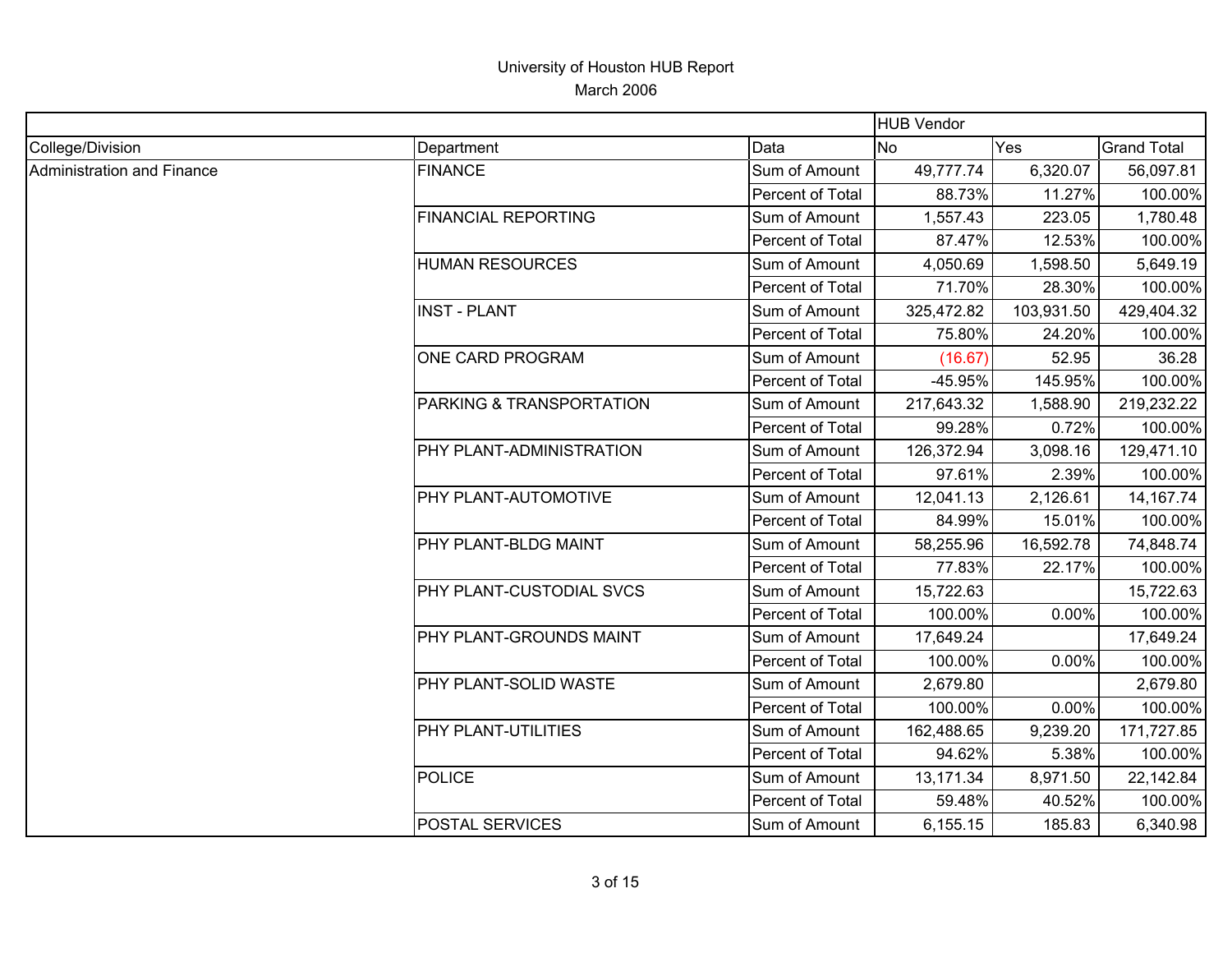|                                             |                                      |                  | <b>HUB Vendor</b> |            |                    |
|---------------------------------------------|--------------------------------------|------------------|-------------------|------------|--------------------|
| College/Division                            | Department                           | Data             | <b>No</b>         | Yes        | <b>Grand Total</b> |
| <b>Administration and Finance</b>           | <b>POSTAL SERVICES</b>               | Percent of Total | 97.07%            | 2.93%      | 100.00%            |
|                                             | <b>PRINTING</b>                      | Sum of Amount    | 6,962.03          | 481.15     | 7,443.18           |
|                                             |                                      | Percent of Total | 93.54%            | 6.46%      | 100.00%            |
|                                             | PURCHASED UTILITIES                  | Sum of Amount    | 3,880.96          |            | 3,880.96           |
|                                             |                                      | Percent of Total | 100.00%           | 0.00%      | 100.00%            |
|                                             | <b>STUDENT FINANCIAL SERVICES</b>    | Sum of Amount    | 22,931.58         | 14,943.70  | 37,875.28          |
|                                             |                                      | Percent of Total | 60.54%            | 39.46%     | 100.00%            |
| Administration and Finance Sum of Amount    |                                      |                  | 2,721,890.18      | 551,871.96 | 3,273,762.14       |
| Administration and Finance Percent of Total |                                      |                  | 83.14%            | 16.86%     | 100.00%            |
| Architecture                                | <b>DEAN, ARCHITECTURE</b>            | Sum of Amount    | 26,261.43         | 4,566.92   | 30,828.35          |
|                                             |                                      | Percent of Total | 85.19%            | 14.81%     | 100.00%            |
| Architecture Sum of Amount                  |                                      |                  | 26,261.43         | 4,566.92   | 30,828.35          |
| <b>Architecture Percent of Total</b>        |                                      |                  | 85.19%            | 14.81%     | 100.00%            |
| <b>Business Administration</b>              | ACCOUNTANCY AND TAXATION             | Sum of Amount    | 1,882.14          | 861.94     | 2,744.08           |
|                                             |                                      | Percent of Total | 68.59%            | 31.41%     | 100.00%            |
|                                             | CBA CAREER SERVICES CTR              | Sum of Amount    | 2,200.05          | 615.62     | 2,815.67           |
|                                             |                                      | Percent of Total | 78.14%            | 21.86%     | 100.00%            |
|                                             | CTR FOR ENTREPRENEURSHIP & INN       | Sum of Amount    | 8,887.42          | 222.99     | 9,110.41           |
|                                             |                                      | Percent of Total | 97.55%            | 2.45%      | 100.00%            |
|                                             | CTR FOR EXECUTIVE DEVELOPMENT        | Sum of Amount    | 1,611.47          |            | 1,611.47           |
|                                             |                                      | Percent of Total | 100.00%           | 0.00%      | 100.00%            |
|                                             | <b>DEAN, BUSINESS ADMINISTRATION</b> | Sum of Amount    | 32,234.76         | 79,260.56  | 111,495.32         |
|                                             |                                      | Percent of Total | 28.91%            | 71.09%     | 100.00%            |
|                                             | DECISION AND INFORMATION SCIEN       | Sum of Amount    | 2,225.39          | 5,345.23   | 7,570.62           |
|                                             |                                      | Percent of Total | 29.40%            | 70.60%     | 100.00%            |
|                                             | <b>EXECUTIVE DEGREE PROGRAMS</b>     | Sum of Amount    | 21,343.18         | 558.75     | 21,901.93          |
|                                             |                                      | Percent of Total | 97.45%            | 2.55%      | 100.00%            |
|                                             | <b>FINANCE</b>                       | Sum of Amount    | 229.19            | 344.19     | 573.38             |
|                                             |                                      | Percent of Total | 39.97%            | 60.03%     | 100.00%            |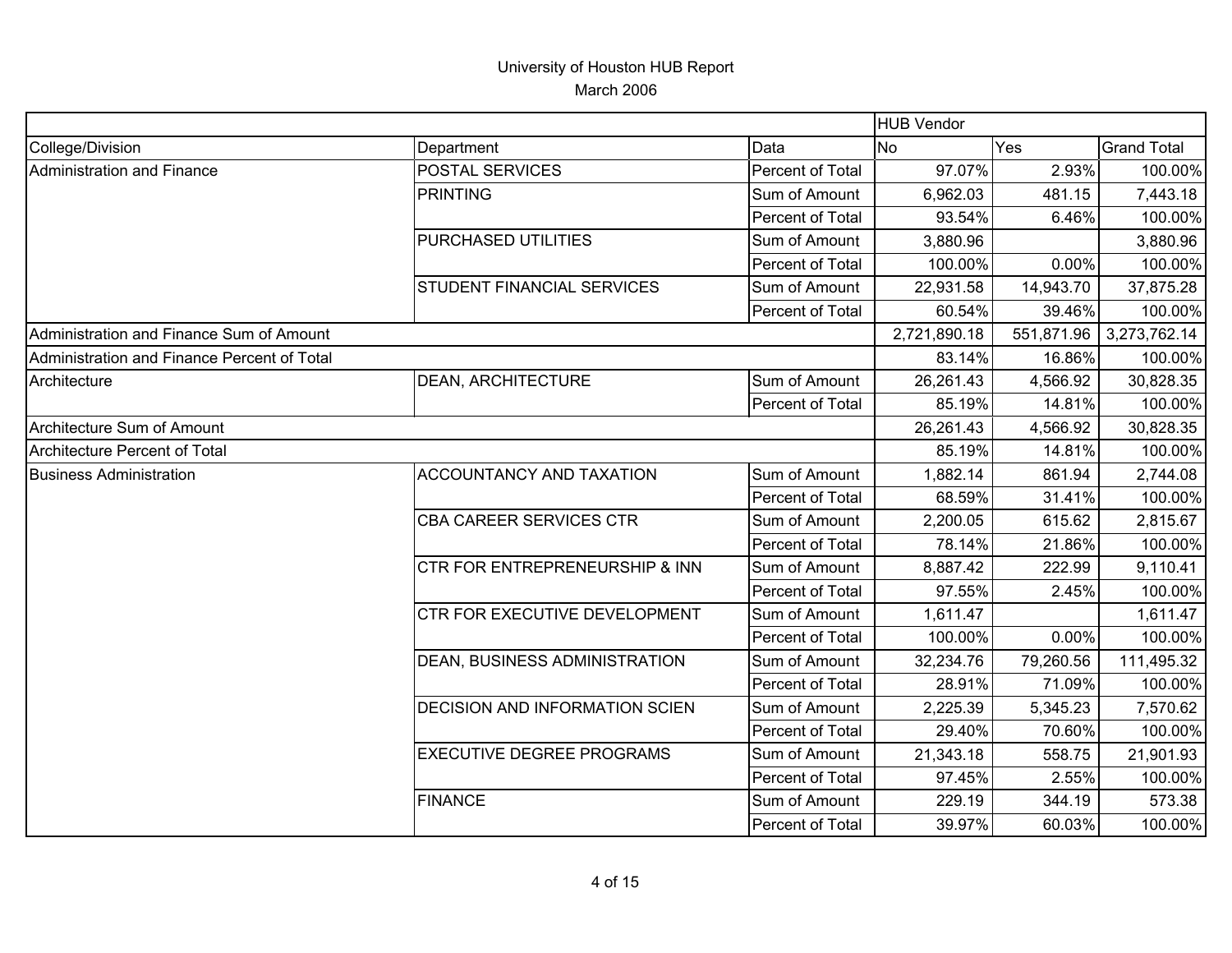|                                          |                                           |                  | <b>HUB Vendor</b> |           |                    |
|------------------------------------------|-------------------------------------------|------------------|-------------------|-----------|--------------------|
| College/Division                         | Department                                | Data             | <b>No</b>         | Yes       | <b>Grand Total</b> |
| <b>Business Administration</b>           | <b>GLOBAL ENERGY MGMT INST</b>            | Sum of Amount    | 2,495.19          |           | 2,495.19           |
|                                          |                                           | Percent of Total | 100.00%           | 0.00%     | 100.00%            |
|                                          | GULF COAST SMALL BUS. DEVEL CE            | Sum of Amount    | 27,476.53         | 2,574.01  | 30,050.54          |
|                                          |                                           | Percent of Total | 91.43%            | 8.57%     | 100.00%            |
|                                          | <b>INFORMATION SYSTEMS RESEARCH C</b>     | Sum of Amount    | 29.39             | 21.18     | 50.57              |
|                                          |                                           | Percent of Total | 58.12%            | 41.88%    | 100.00%            |
|                                          | <b>MANAGEMENT</b>                         | Sum of Amount    | 165.39            | 3,328.82  | 3,494.21           |
|                                          |                                           | Percent of Total | 4.73%             | 95.27%    | 100.00%            |
|                                          | <b>MARKETING</b>                          | Sum of Amount    | 4,161.70          | 2,082.99  | 6,244.69           |
|                                          |                                           | Percent of Total | 66.64%            | 33.36%    | 100.00%            |
|                                          | <b>RESEARCH AND INSTR COMPUTING S</b>     | Sum of Amount    | 19,025.72         | 522.22    | 19,547.94          |
|                                          |                                           | Percent of Total | 97.33%            | 2.67%     | 100.00%            |
|                                          | UNDERGRAD BUSINESS PROG                   | Sum of Amount    | 2,990.07          | 465.89    | 3,455.96           |
|                                          |                                           | Percent of Total | 86.52%            | 13.48%    | 100.00%            |
| Business Administration Sum of Amount    |                                           |                  | 126,957.59        | 96,204.39 | 223,161.98         |
| Business Administration Percent of Total |                                           |                  | 56.89%            | 43.11%    | 100.00%            |
| Education                                | CENTER FOR INFO TECH IN EDUCATION         | Sum of Amount    | 27,666.48         | 14,026.83 | 41,693.31          |
|                                          |                                           | Percent of Total | 66.36%            | 33.64%    | 100.00%            |
|                                          | <b>CONSISTENCY MGMT &amp; COOP DISCIP</b> | Sum of Amount    | 67,054.85         | 964.00    | 68,018.85          |
|                                          |                                           | Percent of Total | 98.58%            | 1.42%     | 100.00%            |
|                                          | <b>CURRICULUM AND INSTRUCTION</b>         | Sum of Amount    | 4,596.03          | 2,791.75  | 7,387.78           |
|                                          |                                           | Percent of Total | 62.21%            | 37.79%    | 100.00%            |
|                                          | <b>DEAN, EDUCATION</b>                    | Sum of Amount    | 12,836.02         | 5,395.09  | 18,231.11          |
|                                          |                                           | Percent of Total | 70.41%            | 29.59%    | 100.00%            |
|                                          | EDU. LEADERSHIP & CULTURAL STU            | Sum of Amount    | 1,132.55          | 677.78    | 1,810.33           |
|                                          |                                           | Percent of Total | 62.56%            | 37.44%    | 100.00%            |
|                                          | EDUCATIONAL PSYCHOLOGY                    | Sum of Amount    | 1,794.71          | 468.72    | 2,263.43           |
|                                          |                                           | Percent of Total | 79.29%            | 20.71%    | 100.00%            |
|                                          | HEALTH AND HUMAN PERFORMANCE              | Sum of Amount    | 30,698.38         | 7,083.56  | 37,781.94          |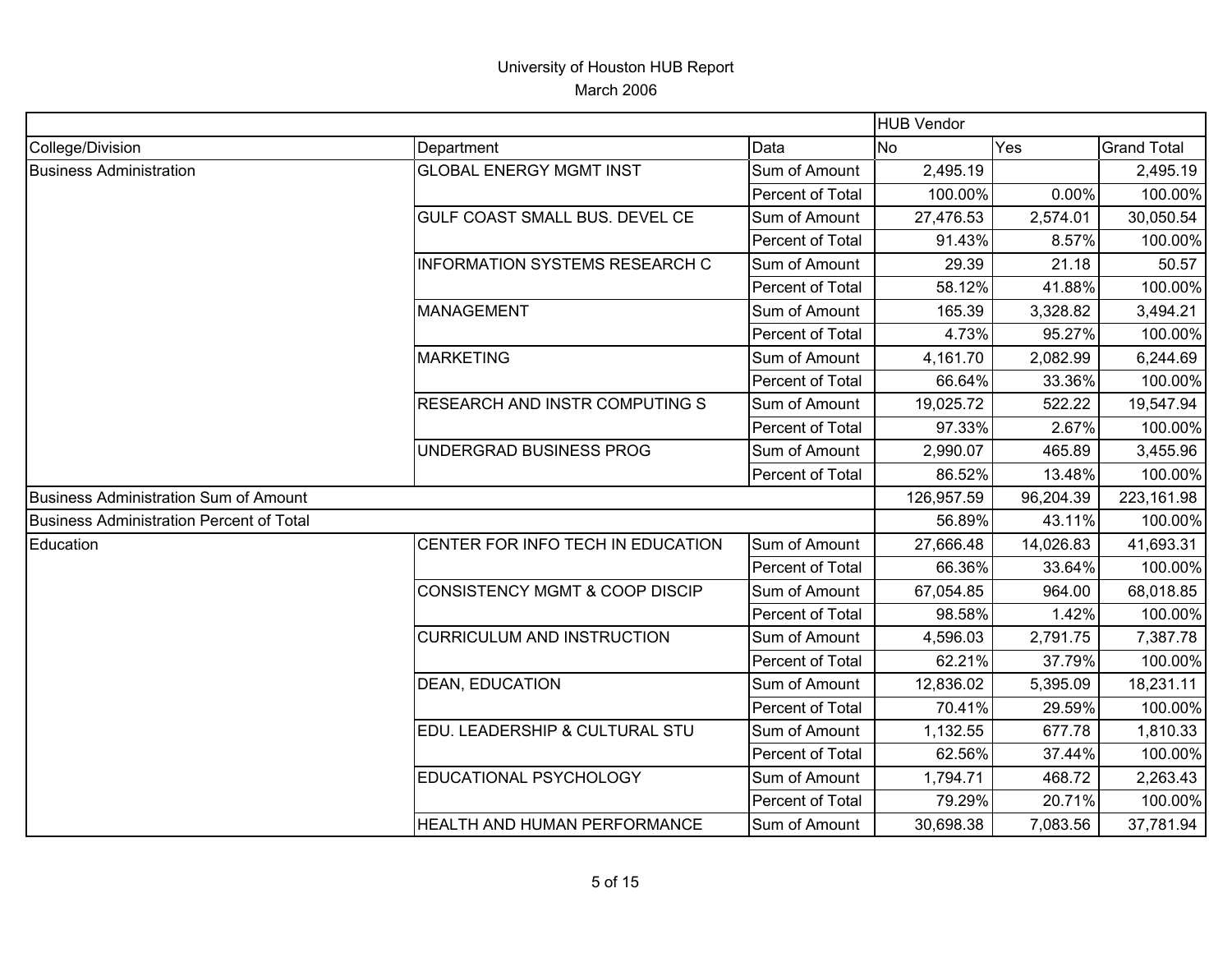|                                   |                                       |                  | HUB Vendor |           |                    |
|-----------------------------------|---------------------------------------|------------------|------------|-----------|--------------------|
| College/Division                  | Department                            | Data             | <b>No</b>  | Yes       | <b>Grand Total</b> |
| Education                         | HEALTH AND HUMAN PERFORMANCE          | Percent of Total | 81.25%     | 18.75%    | 100.00%            |
|                                   | HUMAN DEVELOPMENT LAB                 | Sum of Amount    | 4,653.16   |           | 4,653.16           |
|                                   |                                       | Percent of Total | 100.00%    | 0.00%     | 100.00%            |
|                                   | TEACHER EDUCATION AND CERTIFIC        | Sum of Amount    | 999.22     |           | 999.22             |
|                                   |                                       | Percent of Total | 100.00%    | 0.00%     | 100.00%            |
|                                   | TEX CTR FOR UNIV/SCHOOL PRTSHP        | Sum of Amount    | 6,574.25   | 2,118.60  | 8,692.85           |
|                                   |                                       | Percent of Total | 75.63%     | 24.37%    | 100.00%            |
| <b>Education Sum of Amount</b>    |                                       |                  | 158,005.65 | 33,526.33 | 191,531.98         |
| <b>Education Percent of Total</b> |                                       |                  | 82.50%     | 17.50%    | 100.00%            |
| Engineering                       | <b>CHEMICAL ENGINEERING</b>           | Sum of Amount    | 126,672.56 | 4,440.63  | 131,113.19         |
|                                   |                                       | Percent of Total | 96.61%     | 3.39%     | 100.00%            |
|                                   | <b>CIVIL ENGINEERING</b>              | Sum of Amount    | 32,940.12  | 2,739.37  | 35,679.49          |
|                                   |                                       | Percent of Total | 92.32%     | 7.68%     | 100.00%            |
|                                   | <b>COMPOSITE ENGR APPLICATIONS CT</b> | Sum of Amount    | 3,677.52   |           | 3,677.52           |
|                                   |                                       | Percent of Total | 100.00%    | 0.00%     | 100.00%            |
|                                   | CTR FOR INNOVATIVE GROUTING           | Sum of Amount    | 3,767.42   | 89.02     | 3,856.44           |
|                                   |                                       | Percent of Total | 97.69%     | 2.31%     | 100.00%            |
|                                   | <b>DEAN, ENGINEERING</b>              | Sum of Amount    | 41,704.39  | 3,466.83  | 45,171.22          |
|                                   |                                       | Percent of Total | 92.33%     | 7.67%     | 100.00%            |
|                                   | <b>ELECTRICAL ENGINEERING</b>         | Sum of Amount    | 89,662.21  | 923.46    | 90,585.67          |
|                                   |                                       | Percent of Total | 98.98%     | 1.02%     | 100.00%            |
|                                   | <b>ENGINEERING SERVICES</b>           | Sum of Amount    | 614.14     | 87.68     | 701.82             |
|                                   |                                       | Percent of Total | 87.51%     | 12.49%    | 100.00%            |
|                                   | <b>INDUSTRIAL ENGINEERING</b>         | Sum of Amount    | 10,840.42  | 2,289.58  | 13,130.00          |
|                                   |                                       | Percent of Total | 82.56%     | 17.44%    | 100.00%            |
|                                   | <b>MECHANICAL ENGINEERING</b>         | Sum of Amount    | 87,102.00  | 13,827.68 | 100,929.68         |
|                                   |                                       | Percent of Total | 86.30%     | 13.70%    | 100.00%            |
|                                   | SW PUBLIC TECHNOLOGY CENTER           | Sum of Amount    | 5,042.61   | 17,680.40 | 22,723.01          |
|                                   |                                       | Percent of Total | 22.19%     | 77.81%    | 100.00%            |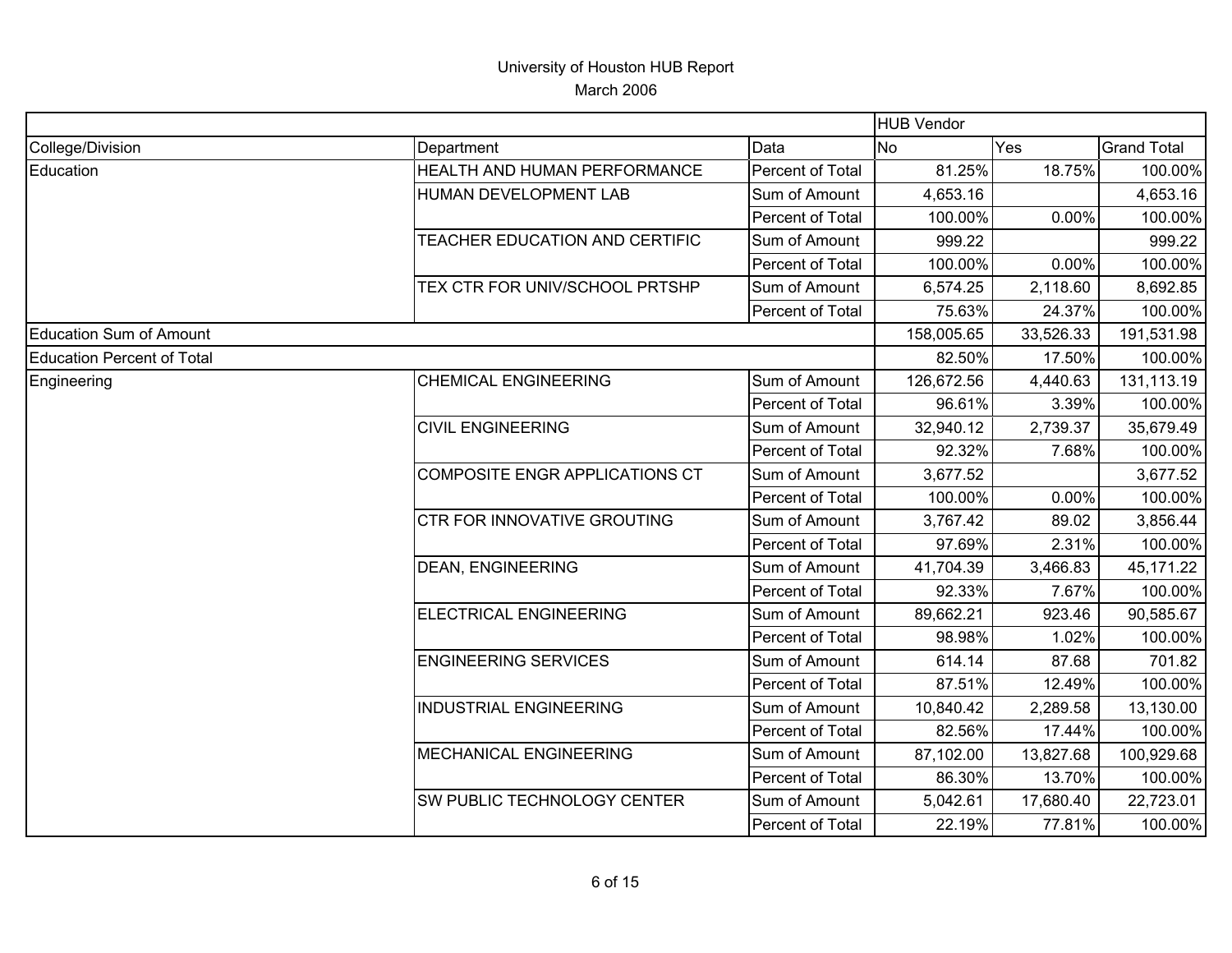|                                                  |                                       |                  | <b>HUB Vendor</b> |           |                    |
|--------------------------------------------------|---------------------------------------|------------------|-------------------|-----------|--------------------|
| College/Division                                 | Department                            | Data             | <b>No</b>         | Yes       | <b>Grand Total</b> |
| <b>Engineering Sum of Amount</b>                 |                                       |                  | 402,023.39        | 45,544.65 | 447,568.04         |
| <b>Engineering Percent of Total</b>              |                                       |                  | 89.82%            | 10.18%    | 100.00%            |
| <b>Graduate School of Social Work</b>            | <b>AMERICAN HUMANICS</b>              | Sum of Amount    | 8,200.00          |           | 8,200.00           |
|                                                  |                                       | Percent of Total | 100.00%           | 0.00%     | 100.00%            |
|                                                  | DEAN, SOCIAL WORK                     | Sum of Amount    | 6,650.22          | 802.35    | 7,452.57           |
|                                                  |                                       | Percent of Total | 89.23%            | 10.77%    | 100.00%            |
|                                                  | <b>FIELD OFFICE</b>                   | Sum of Amount    | 359.83            | 141.50    | 501.33             |
|                                                  |                                       | Percent of Total | 71.78%            | 28.22%    | 100.00%            |
|                                                  | <b>MSW ADMISSIONS OFFICE</b>          | Sum of Amount    | 282.67            | 70.34     | 353.01             |
|                                                  |                                       | Percent of Total | 80.07%            | 19.93%    | 100.00%            |
|                                                  | <b>PHD PROGRAM</b>                    | Sum of Amount    | 53.96             |           | 53.96              |
|                                                  |                                       | Percent of Total | 100.00%           | 0.00%     | 100.00%            |
|                                                  | <b>SOC WRK ACADEMY FOR RSRCH/PRAC</b> | Sum of Amount    | 10,031.82         | 3,453.78  | 13,485.60          |
|                                                  |                                       | Percent of Total | 74.39%            | 25.61%    | 100.00%            |
| Graduate School of Social Work Sum of Amount     |                                       |                  | 25,578.50         | 4,467.97  | 30,046.47          |
| Graduate School of Social Work Percent of Total  |                                       |                  | 85.13%            | 14.87%    | 100.00%            |
| <b>Honors College</b>                            | <b>DEAN, HONORS COLLEGE</b>           | Sum of Amount    | 6,813.94          | 1,001.47  | 7,815.41           |
|                                                  |                                       | Percent of Total | 87.19%            | 12.81%    | 100.00%            |
| Honors College Sum of Amount                     |                                       |                  | 6,813.94          | 1,001.47  | 7,815.41           |
| Honors College Percent of Total                  |                                       |                  | 87.19%            | 12.81%    | 100.00%            |
| Hotel and Restaurant Management                  | DEAN, HOTEL & RESTAURANT MANAG        | Sum of Amount    | 12,765.04         | 1,766.19  | 14,531.23          |
|                                                  |                                       | Percent of Total | 87.85%            | 12.15%    | 100.00%            |
|                                                  | HOTEL AND RESTAURANT MANAGEMEN        | Sum of Amount    | 250,647.06        | 1,070.09  | 251,717.15         |
|                                                  |                                       | Percent of Total | 99.57%            | 0.43%     | 100.00%            |
| Hotel and Restaurant Management Sum of Amount    |                                       |                  | 263,412.10        | 2,836.28  | 266,248.38         |
| Hotel and Restaurant Management Percent of Total |                                       |                  | 98.93%            | 1.07%     | 100.00%            |
| Law Center                                       | DEAN, LAW                             | Sum of Amount    | 97,630.06         | 6,234.48  | 103,864.54         |
|                                                  |                                       | Percent of Total | 94.00%            | 6.00%     | 100.00%            |
|                                                  | LAW INFORMATION TECHNOLOGY            | Sum of Amount    | 21,330.54         | (143.00)  | 21,187.54          |
|                                                  |                                       |                  |                   |           |                    |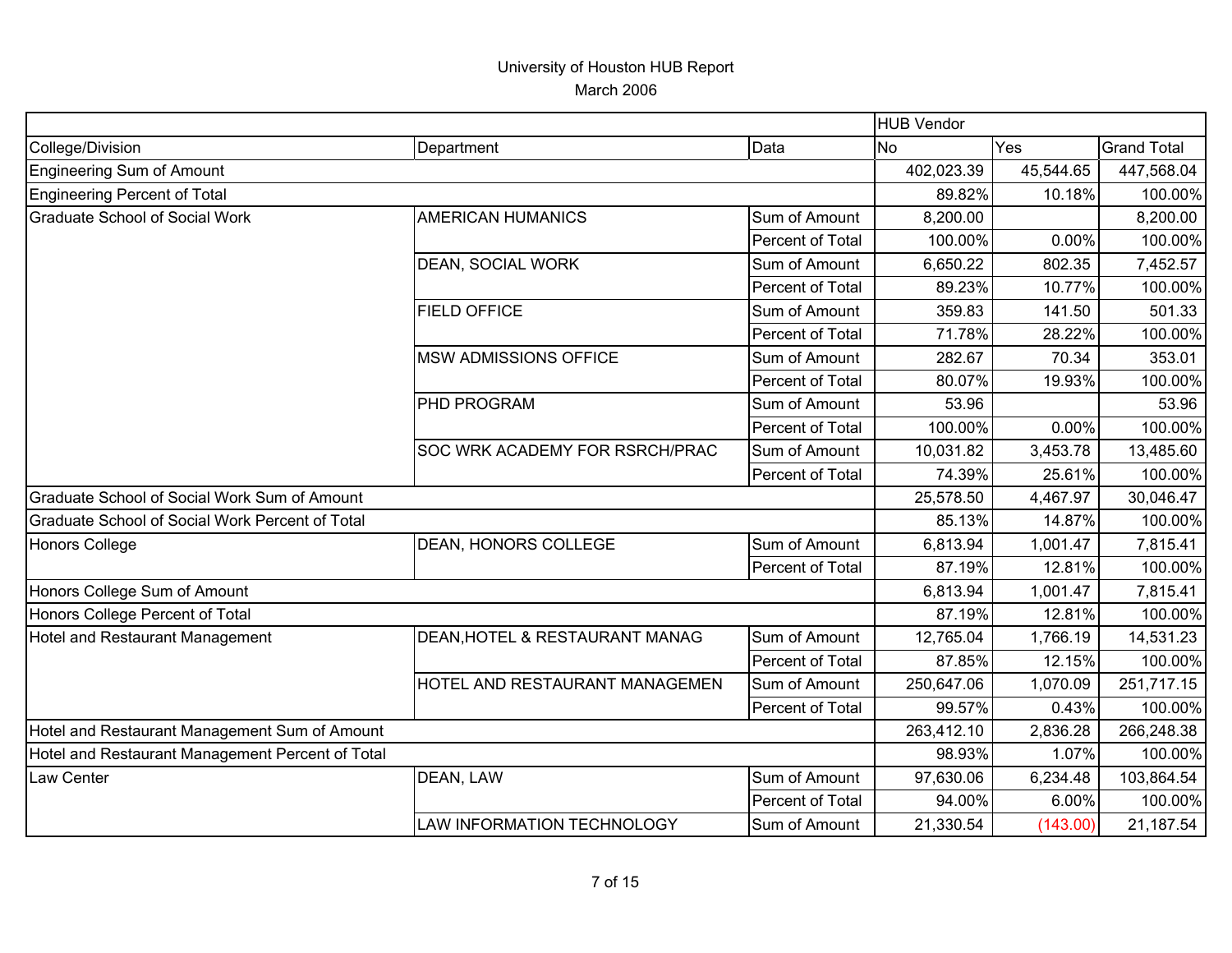|                                         |                                 |                  | <b>HUB Vendor</b> |            |                    |
|-----------------------------------------|---------------------------------|------------------|-------------------|------------|--------------------|
| College/Division                        | Department                      | Data             | No                | Yes        | <b>Grand Total</b> |
| Law Center                              | LAW INFORMATION TECHNOLOGY      | Percent of Total | 100.67%           | $-0.67%$   | 100.00%            |
|                                         | <b>LAW LIBRARY</b>              | Sum of Amount    | 28,036.10         | 1,355.95   | 29,392.05          |
|                                         |                                 | Percent of Total | 95.39%            | 4.61%      | 100.00%            |
| Law Center Sum of Amount                |                                 |                  | 146,996.70        | 7,447.43   | 154,444.13         |
| Law Center Percent of Total             |                                 |                  | 95.18%            | 4.82%      | 100.00%            |
| <b>Liberal Arts and Social Sciences</b> | <b>AEROSPACE STUDIES</b>        | Sum of Amount    | 2,672.80          | 354.49     | 3,027.29           |
|                                         |                                 | Percent of Total | 88.29%            | 11.71%     | 100.00%            |
|                                         | AFRICAN-AMERICAN STUDIES        | Sum of Amount    | 5,286.63          | 392.28     | 5,678.91           |
|                                         |                                 | Percent of Total | 93.09%            | 6.91%      | 100.00%            |
|                                         | <b>ANTHROPOLOGY</b>             | Sum of Amount    |                   | 115.59     | 115.59             |
|                                         |                                 | Percent of Total | 0.00%             | 100.00%    | 100.00%            |
|                                         | <b>ART</b>                      | Sum of Amount    | 5,726.52          | 499.43     | 6,225.95           |
|                                         |                                 | Percent of Total | 91.98%            | 8.02%      | 100.00%            |
|                                         | <b>ARTE PUBLICO</b>             | Sum of Amount    | 45,635.47         | 310.60     | 45,946.07          |
|                                         |                                 | Percent of Total | 99.32%            | 0.68%      | 100.00%            |
|                                         | <b>BAND</b>                     | Sum of Amount    | 17,758.05         |            | 17,758.05          |
|                                         |                                 | Percent of Total | 100.00%           | 0.00%      | 100.00%            |
|                                         | <b>BLAFFER GALLERY</b>          | Sum of Amount    | 14,452.18         | 704.04     | 15,156.22          |
|                                         |                                 | Percent of Total | 95.35%            | 4.65%      | 100.00%            |
|                                         | CENTER FOR PUBLIC POLICY        | Sum of Amount    | 387.54            | 3,037.66   | 3,425.20           |
|                                         |                                 | Percent of Total | 11.31%            | 88.69%     | 100.00%            |
|                                         | <b>COMMUNICATION</b>            | Sum of Amount    | 19,079.85         | 649.31     | 19,729.16          |
|                                         |                                 | Percent of Total | 96.71%            | 3.29%      | 100.00%            |
|                                         | <b>COMMUNICATIONS DISORDERS</b> | Sum of Amount    | 11,274.74         | 738.22     | 12,012.96          |
|                                         |                                 | Percent of Total | 93.85%            | 6.15%      | 100.00%            |
|                                         | DEAN, LIBERAL ARTS & SOC SCI    | Sum of Amount    | 36,098.37         | 102,327.72 | 138,426.09         |
|                                         |                                 | Percent of Total | 26.08%            | 73.92%     | 100.00%            |
|                                         | <b>ECONOMICS</b>                | Sum of Amount    | 8,691.69          | 1,654.96   | 10,346.65          |
|                                         |                                 | Percent of Total | 84.00%            | 16.00%     | 100.00%            |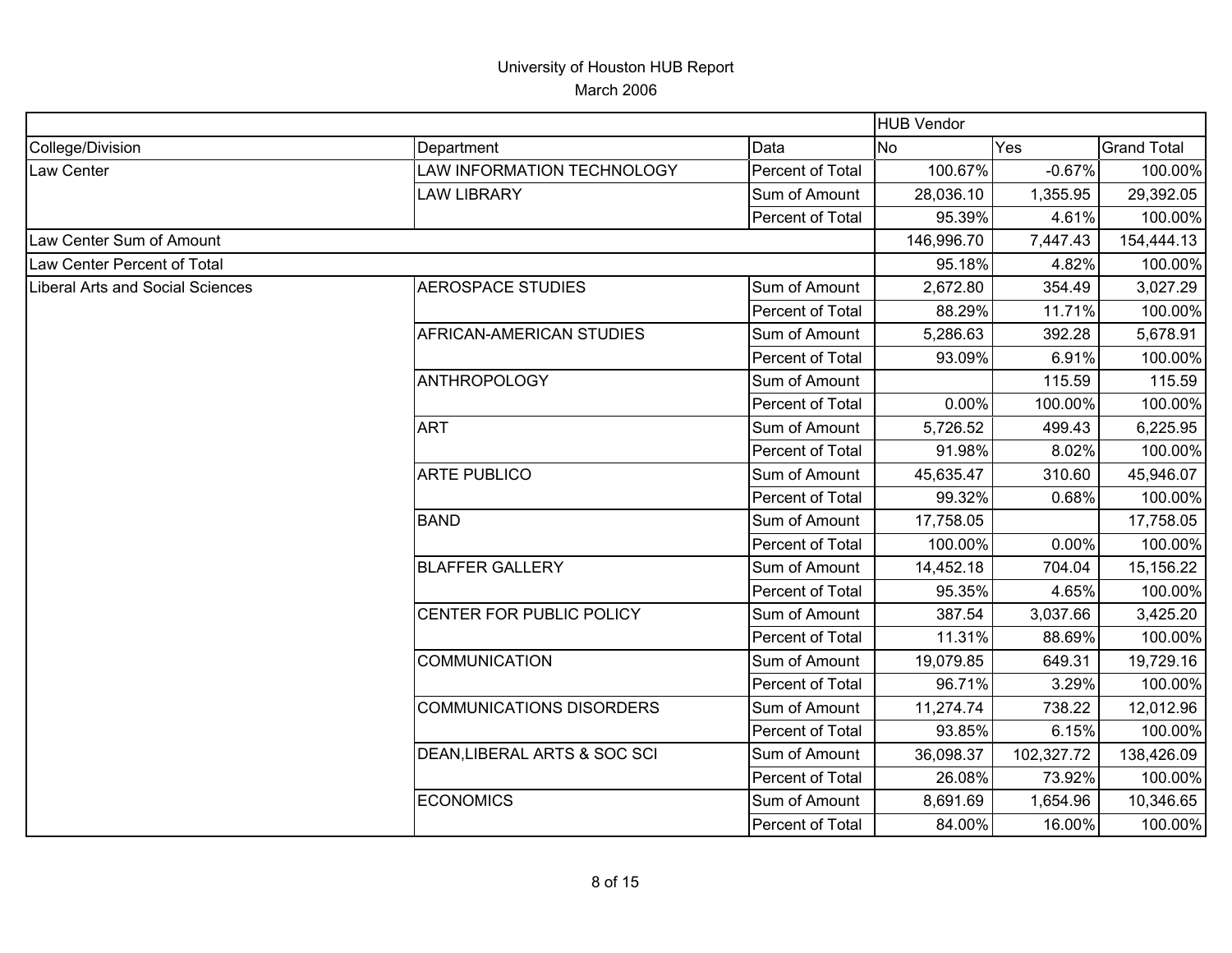|                                                   |                                 |                  | <b>HUB Vendor</b> |            |                    |
|---------------------------------------------------|---------------------------------|------------------|-------------------|------------|--------------------|
| College/Division                                  | Department                      | Data             | <b>No</b>         | Yes        | <b>Grand Total</b> |
| Liberal Arts and Social Sciences                  | <b>ENGLISH</b>                  | Sum of Amount    | 9,981.80          | 3,960.15   | 13,941.95          |
|                                                   |                                 | Percent of Total | 71.60%            | 28.40%     | 100.00%            |
|                                                   | <b>HISTORY</b>                  | Sum of Amount    | 10,994.90         | 539.22     | 11,534.12          |
|                                                   |                                 | Percent of Total | 95.33%            | 4.67%      | 100.00%            |
|                                                   | <b>MEXICAN-AMERICAN STUDIES</b> | Sum of Amount    | 3,446.62          | 823.04     | 4,269.66           |
|                                                   |                                 | Percent of Total | 80.72%            | 19.28%     | 100.00%            |
|                                                   | <b>MILITARY SCIENCE</b>         | Sum of Amount    | 4,580.42          | 170.51     | 4,750.93           |
|                                                   |                                 | Percent of Total | 96.41%            | 3.59%      | 100.00%            |
|                                                   | MODERN AND CLASSICAL LANGUAGES  | Sum of Amount    | 4,536.64          | 1,090.99   | 5,627.63           |
|                                                   |                                 | Percent of Total | 80.61%            | 19.39%     | 100.00%            |
|                                                   | <b>MUSIC</b>                    | Sum of Amount    | 41,633.55         | 6,211.32   | 47,844.87          |
|                                                   |                                 | Percent of Total | 87.02%            | 12.98%     | 100.00%            |
|                                                   | PHILOSOPHY                      | Sum of Amount    | 65.15             | 155.95     | 221.10             |
|                                                   |                                 | Percent of Total | 29.47%            | 70.53%     | 100.00%            |
|                                                   | POLITICAL SCIENCE               | Sum of Amount    | 7,306.14          | 9,196.05   | 16,502.19          |
|                                                   |                                 | Percent of Total | 44.27%            | 55.73%     | 100.00%            |
|                                                   | <b>PSYCHOLOGY</b>               | Sum of Amount    | 18,676.63         | 2,777.68   | 21,454.31          |
|                                                   |                                 | Percent of Total | 87.05%            | 12.95%     | 100.00%            |
|                                                   | <b>SOCIOLOGY</b>                | Sum of Amount    | 257.04            | 1,476.31   | 1,733.35           |
|                                                   |                                 | Percent of Total | 14.83%            | 85.17%     | 100.00%            |
|                                                   | <b>THEATRE</b>                  | Sum of Amount    | 28,489.85         | 40.21      | 28,530.06          |
|                                                   |                                 | Percent of Total | 99.86%            | 0.14%      | 100.00%            |
|                                                   | <b>WOMEN'S STUDIES PROGRAM</b>  | Sum of Amount    | 3,652.76          | 261.89     | 3,914.65           |
|                                                   |                                 | Percent of Total | 93.31%            | 6.69%      | 100.00%            |
|                                                   | <b>WRITING CENTER</b>           | Sum of Amount    | 418.98            | 172.43     | 591.41             |
|                                                   |                                 | Percent of Total | 70.84%            | 29.16%     | 100.00%            |
| Liberal Arts and Social Sciences Sum of Amount    |                                 |                  | 301,104.32        | 137,660.05 | 438,764.37         |
| Liberal Arts and Social Sciences Percent of Total |                                 |                  | 68.63%            | 31.37%     | 100.00%            |
| Library                                           | UNIVERSITY LIBRARIES            | Sum of Amount    | 334,069.37        | 131,457.88 | 465,527.25         |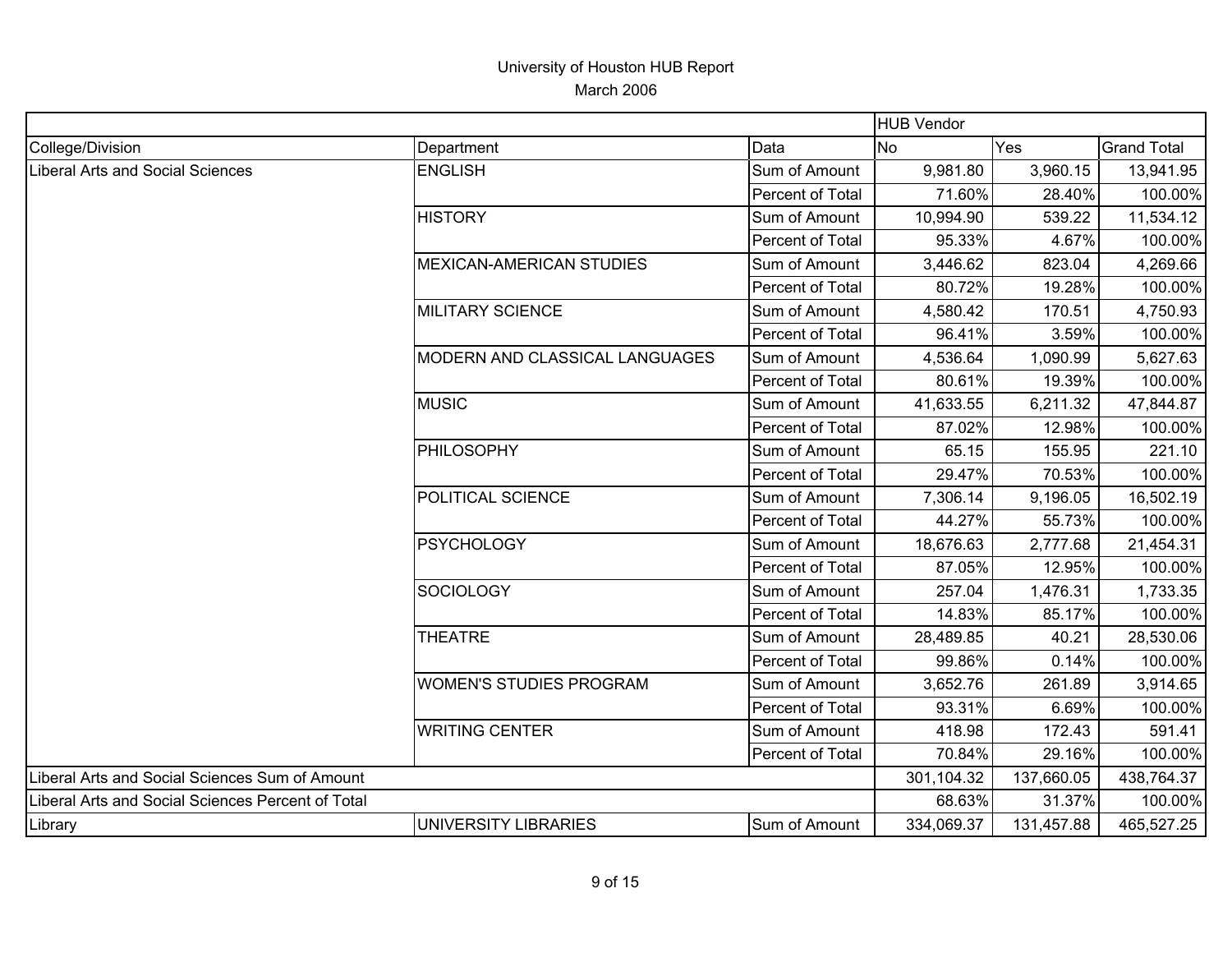|                                                  |                                   |                  | <b>HUB Vendor</b> |            |                    |
|--------------------------------------------------|-----------------------------------|------------------|-------------------|------------|--------------------|
| College/Division                                 | Department                        | Data             | <b>No</b>         | Yes        | <b>Grand Total</b> |
| Library                                          | UNIVERSITY LIBRARIES              | Percent of Total | 71.76%            | 28.24%     | 100.00%            |
| Library Sum of Amount                            |                                   |                  | 334,069.37        | 131,457.88 | 465,527.25         |
| Library Percent of Total                         |                                   |                  | 71.76%            | 28.24%     | 100.00%            |
| Natural Science and Mathematics                  | <b>BIOLOGY &amp; BIOCHEMISTRY</b> | Sum of Amount    | 246,010.38        | 12,953.38  | 258,963.76         |
|                                                  |                                   | Percent of Total | 95.00%            | 5.00%      | 100.00%            |
|                                                  | <b>CAGE INSTITUTE</b>             | Sum of Amount    | 6.35              |            | 6.35               |
|                                                  |                                   | Percent of Total | 100.00%           | 0.00%      | 100.00%            |
|                                                  | <b>CHEMISTRY</b>                  | Sum of Amount    | 38,527.71         | 2,105.67   | 40,633.38          |
|                                                  |                                   | Percent of Total | 94.82%            | 5.18%      | 100.00%            |
|                                                  | <b>COMPUTER SCIENCE</b>           | Sum of Amount    | 6,222.49          | 1,645.41   | 7,867.90           |
|                                                  |                                   | Percent of Total | 79.09%            | 20.91%     | 100.00%            |
|                                                  | DEAN, NATURAL SCIENCE & MATHE     | Sum of Amount    | 13,675.46         | 560.64     | 14,236.10          |
|                                                  |                                   | Percent of Total | 96.06%            | 3.94%      | 100.00%            |
|                                                  | <b>GEOLOGY</b>                    | Sum of Amount    | 169,099.67        | 16,903.25  | 186,002.92         |
|                                                  |                                   | Percent of Total | 90.91%            | 9.09%      | 100.00%            |
|                                                  | <b>IMAQS</b>                      | Sum of Amount    | 47,346.08         |            | 47,346.08          |
|                                                  |                                   | Percent of Total | 100.00%           | 0.00%      | 100.00%            |
|                                                  | INSTITUTE FOR MOLECULAR DESIGN    | Sum of Amount    | 316.31            | 3,822.23   | 4,138.54           |
|                                                  |                                   | Percent of Total | 7.64%             | 92.36%     | 100.00%            |
|                                                  | <b>MATHEMATICS</b>                | Sum of Amount    | 32,508.99         | 3,133.16   | 35,642.15          |
|                                                  |                                   | Percent of Total | 91.21%            | 8.79%      | 100.00%            |
|                                                  | <b>PHYSICS</b>                    | Sum of Amount    | 126,126.93        | 2,507.71   | 128,634.64         |
|                                                  |                                   | Percent of Total | 98.05%            | 1.95%      | 100.00%            |
| Natural Science and Mathematics Sum of Amount    |                                   |                  | 679,840.37        | 43,631.45  | 723,471.82         |
| Natural Science and Mathematics Percent of Total |                                   |                  | 93.97%            | 6.03%      | 100.00%            |
| Optometry                                        | <b>DEAN, OPTOMETRY</b>            | Sum of Amount    | 108,952.80        | 12,761.19  | 121,713.99         |
|                                                  |                                   | Percent of Total | 89.52%            | 10.48%     | 100.00%            |
|                                                  | OPT VISION SCIENCES               | Sum of Amount    | 146,051.02        | 12,407.92  | 158,458.94         |
|                                                  |                                   | Percent of Total | 92.17%            | 7.83%      | 100.00%            |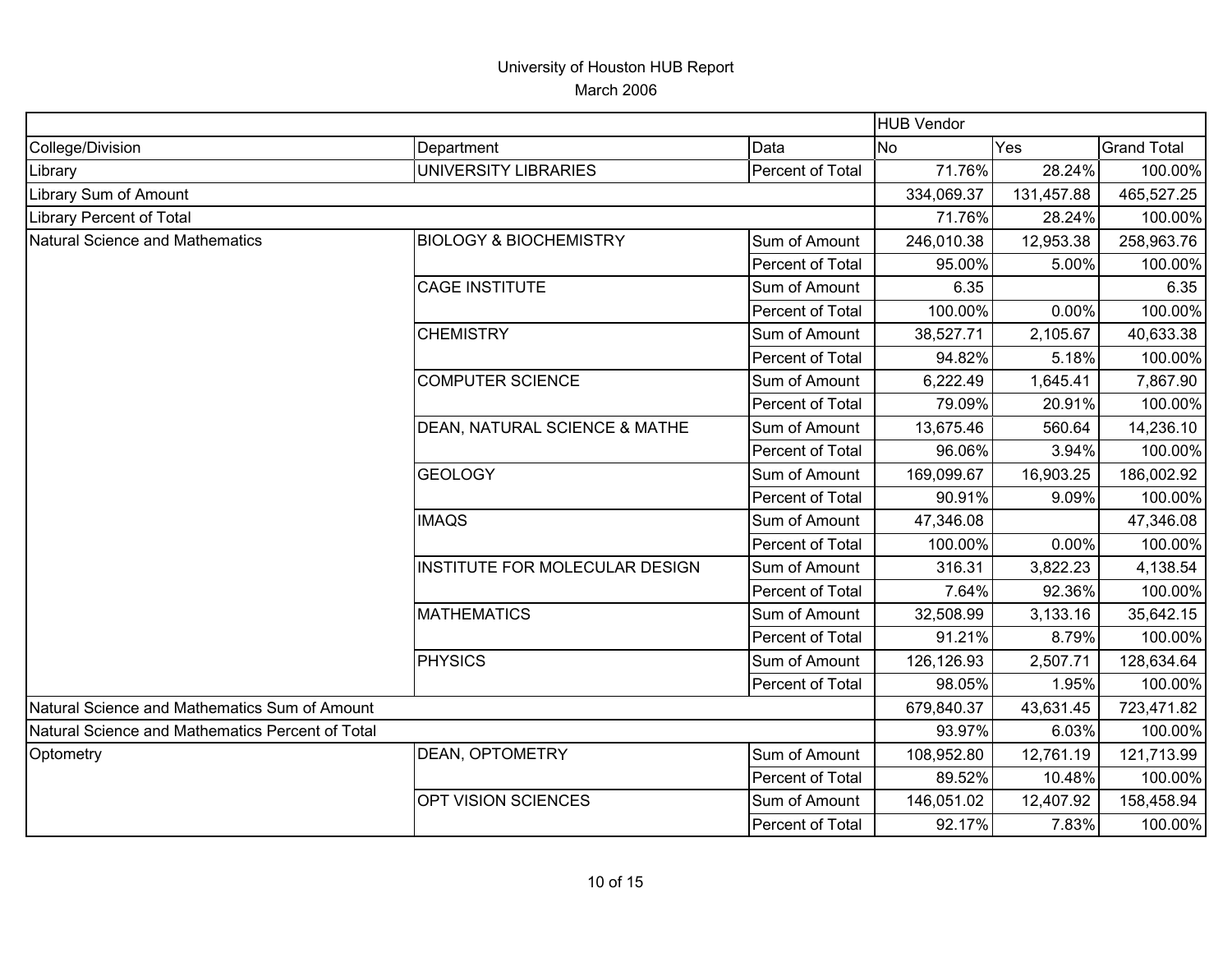|                                   |                                           |                  | <b>HUB Vendor</b> |           |                    |
|-----------------------------------|-------------------------------------------|------------------|-------------------|-----------|--------------------|
| College/Division                  | Department                                | Data             | No.               | Yes       | <b>Grand Total</b> |
| Optometry                         | OPTOMETRY CLINIC                          | Sum of Amount    | 23,315.83         | 11,587.94 | 34,903.77          |
|                                   |                                           | Percent of Total | 66.80%            | 33.20%    | 100.00%            |
| Optometry Sum of Amount           |                                           |                  | 278,319.65        | 36,757.05 | 315,076.70         |
| Optometry Percent of Total        |                                           |                  | 88.33%            | 11.67%    | 100.00%            |
| Pharmacy                          | <b>CLINICAL PHARMACY &amp; ADMINISTRA</b> | Sum of Amount    | 19,746.17         | 4,162.50  | 23,908.67          |
|                                   |                                           | Percent of Total | 82.59%            | 17.41%    | 100.00%            |
|                                   | DEAN, PHARMACY                            | Sum of Amount    | 120,178.76        | 4,638.72  | 124,817.48         |
|                                   |                                           | Percent of Total | 96.28%            | 3.72%     | 100.00%            |
|                                   | PHARMACOLOGICAL & PHARMACEUTIC            | Sum of Amount    | 99,188.94         | 1,425.50  | 100,614.44         |
|                                   |                                           | Percent of Total | 98.58%            | 1.42%     | 100.00%            |
| Pharmacy Sum of Amount            |                                           |                  | 239,113.87        | 10,226.72 | 249,340.59         |
| Pharmacy Percent of Total         |                                           |                  | 95.90%            | 4.10%     | 100.00%            |
| President                         | <b>AFFIRMATIVE ACTION</b>                 | Sum of Amount    | 330.79            | 54.04     | 384.83             |
|                                   |                                           | Percent of Total | 85.96%            | 14.04%    | 100.00%            |
|                                   | CONTRACTS ADMINISTRATION                  | Sum of Amount    | 119.00            |           | 119.00             |
|                                   |                                           | Percent of Total | 100.00%           | 0.00%     | 100.00%            |
|                                   | <b>INTERCOLLEGIATE ATHLETICS</b>          | Sum of Amount    | 255,042.83        | 35,240.72 | 290,283.55         |
|                                   |                                           | Percent of Total | 87.86%            | 12.14%    | 100.00%            |
|                                   | OFFICE OF SPECIAL EVENTS                  | Sum of Amount    | 38,584.37         | 1,312.16  | 39,896.53          |
|                                   |                                           | Percent of Total | 96.71%            | 3.29%     | 100.00%            |
|                                   | <b>PRESIDENT</b>                          | Sum of Amount    | 2,764.51          | 1,142.02  | 3,906.53           |
|                                   |                                           | Percent of Total | 70.77%            | 29.23%    | 100.00%            |
|                                   | <b>STAFF COUNCIL</b>                      | Sum of Amount    | 353.46            |           | 353.46             |
|                                   |                                           | Percent of Total | 100.00%           | 0.00%     | 100.00%            |
| President Sum of Amount           |                                           |                  | 297,194.96        | 37,748.94 | 334,943.90         |
| <b>President Percent of Total</b> |                                           |                  | 88.73%            | 11.27%    | 100.00%            |
| Research                          | ALLIED GEOPHYSICAL LABORATORIE            | Sum of Amount    | 86.23             | 3,528.20  | 3,614.43           |
|                                   |                                           | Percent of Total | 2.39%             | 97.61%    | 100.00%            |
|                                   | <b>ANIMAL CARE OPERATIONS</b>             | Sum of Amount    | 12,093.64         | 2,234.28  | 14,327.92          |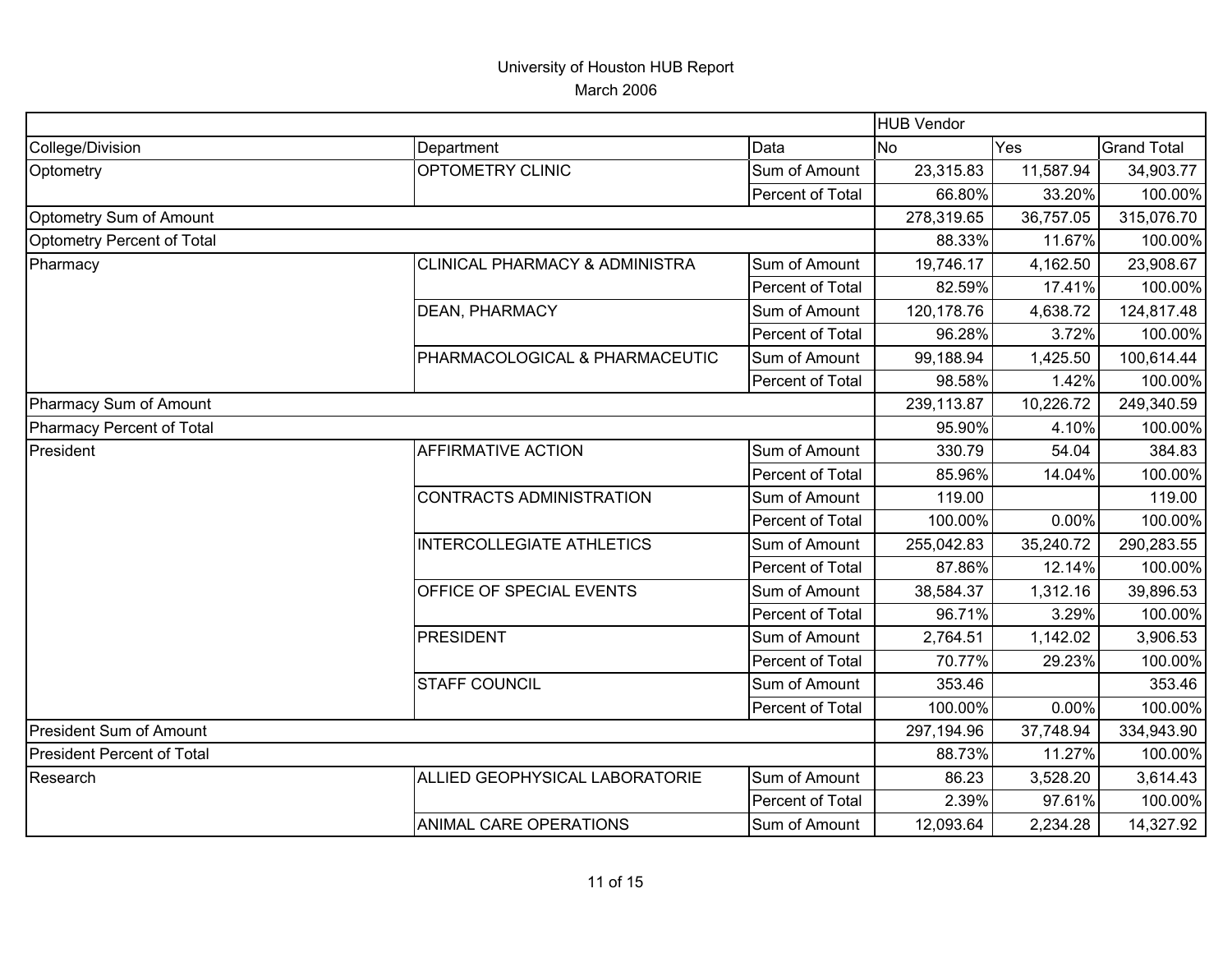|                  |                                    |                         | <b>HUB Vendor</b> |          |                    |
|------------------|------------------------------------|-------------------------|-------------------|----------|--------------------|
| College/Division | Department                         | Data                    | <b>No</b>         | Yes      | <b>Grand Total</b> |
| Research         | <b>ANIMAL CARE OPERATIONS</b>      | <b>Percent of Total</b> | 84.41%            | 15.59%   | 100.00%            |
|                  | CENTER FOR ADVANCED MATERIALS      | Sum of Amount           | 9,239.27          |          | 9,239.27           |
|                  |                                    | Percent of Total        | 100.00%           | 0.00%    | 100.00%            |
|                  | ENVIRONMENTAL INSTIT-HOUSTON       | Sum of Amount           | 13,246.19         |          | 13,246.19          |
|                  |                                    | Percent of Total        | 100.00%           | 0.00%    | 100.00%            |
|                  | <b>GRANTS AND CONTRACTS</b>        | Sum of Amount           | 219.56            | 113.58   | 333.14             |
|                  |                                    | Percent of Total        | 65.91%            | 34.09%   | 100.00%            |
|                  | HOUSTON COASTAL CENTER             | Sum of Amount           | 129.76            |          | 129.76             |
|                  |                                    | Percent of Total        | 100.00%           | 0.00%    | 100.00%            |
|                  | MAT. RES. SCI & ENGR. CTR          | Sum of Amount           | 5,981.79          |          | 5,981.79           |
|                  |                                    | Percent of Total        | 100.00%           | 0.00%    | 100.00%            |
|                  | OFFICE OF TECHNOLOGY MANAGEMEN     | Sum of Amount           | 307.31            | 400.00   | 707.31             |
|                  |                                    | Percent of Total        | 43.45%            | 56.55%   | 100.00%            |
|                  | <b>RESEARCH</b>                    | Sum of Amount           | 14,661.83         | 772.45   | 15,434.28          |
|                  |                                    | Percent of Total        | 95.00%            | 5.00%    | 100.00%            |
|                  | <b>RESEARCH FINANCIAL SERVICES</b> | Sum of Amount           | 49.40             | 191.20   | 240.60             |
|                  |                                    | Percent of Total        | 20.53%            | 79.47%   | 100.00%            |
|                  | <b>RESEARCH INFORMATION CENTER</b> | Sum of Amount           | 36.90             |          | 36.90              |
|                  |                                    | Percent of Total        | 100.00%           | 0.00%    | 100.00%            |
|                  | RESEARCH POLICIES/COMP/COMMITT     | Sum of Amount           | 103.95            | 62.20    | 166.15             |
|                  |                                    | Percent of Total        | 62.56%            | 37.44%   | 100.00%            |
|                  | SPACE VACUUM EPITAXY CENTER        | Sum of Amount           | 1,598.06          |          | 1,598.06           |
|                  |                                    | Percent of Total        | 100.00%           | 0.00%    | 100.00%            |
|                  | SUPER CONDUCT & ADV MATERIALS      | Sum of Amount           | 25,124.23         | 82.31    | 25,206.54          |
|                  |                                    | Percent of Total        | 99.67%            | 0.33%    | 100.00%            |
|                  | <b>TCSUH</b>                       | Sum of Amount           | 46,567.36         |          | 46,567.36          |
|                  |                                    | Percent of Total        | 100.00%           | 0.00%    | 100.00%            |
|                  | <b>TIMES</b>                       | Sum of Amount           | 7,616.21          | 1,402.41 | 9,018.62           |
|                  |                                    | Percent of Total        | 84.45%            | 15.55%   | 100.00%            |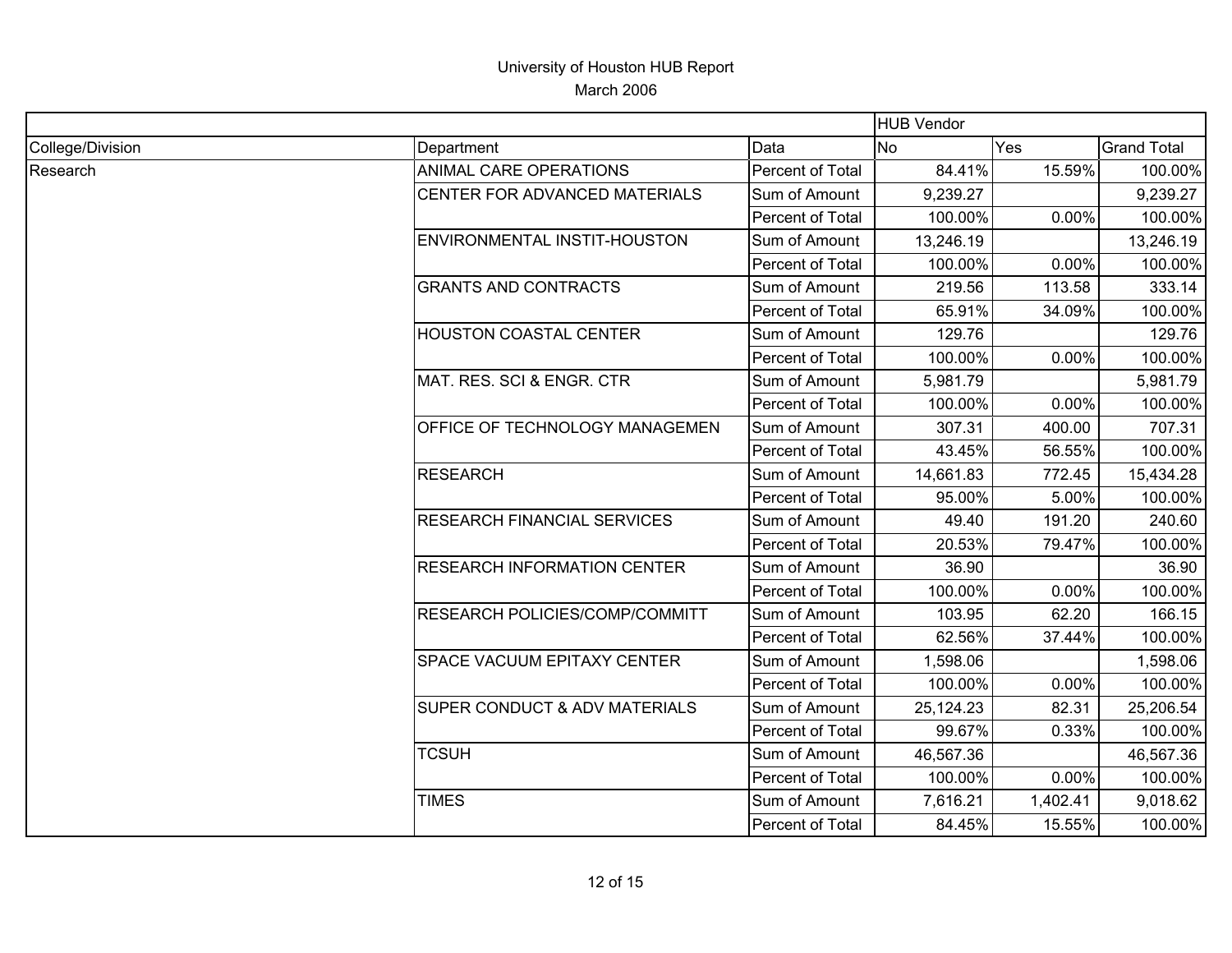|                           |                                       | <b>HUB Vendor</b> |            |           |                    |
|---------------------------|---------------------------------------|-------------------|------------|-----------|--------------------|
| College/Division          | Department                            | Data              | <b>No</b>  | Yes       | <b>Grand Total</b> |
| Research                  | TX LEARNING/COMPUTATIONAL CTR         | Sum of Amount     | 104,292.14 | 20,752.57 | 125,044.71         |
|                           |                                       | Percent of Total  | 83.40%     | 16.60%    | 100.00%            |
| Research Sum of Amount    |                                       |                   | 241,353.83 | 29,539.20 | 270,893.03         |
| Research Percent of Total |                                       | 89.10%            | 10.90%     | 100.00%   |                    |
| <b>Student Affairs</b>    | <b>CAMPUS ACTIVITIES</b>              | Sum of Amount     | 54,411.46  | 1,691.93  | 56,103.39          |
|                           |                                       | Percent of Total  | 96.98%     | 3.02%     | 100.00%            |
|                           | <b>CAMPUS RECREATION</b>              | Sum of Amount     | 26,013.00  | 5,542.41  | 31,555.41          |
|                           |                                       | Percent of Total  | 82.44%     | 17.56%    | 100.00%            |
|                           | CENTER FOR STUDENTS W/DISABILI        | Sum of Amount     | 34,871.44  | 584.98    | 35,456.42          |
|                           |                                       | Percent of Total  | 98.35%     | 1.65%     | 100.00%            |
|                           | CHILD CARE CENTER                     | Sum of Amount     | 4,688.26   | 1,224.25  | 5,912.51           |
|                           |                                       | Percent of Total  | 79.29%     | 20.71%    | 100.00%            |
|                           | COUNSELING AND PSYCH SVCS             | Sum of Amount     | 2,183.28   | 512.81    | 2,696.09           |
|                           |                                       | Percent of Total  | 80.98%     | 19.02%    | 100.00%            |
|                           | <b>CULLEN PERFORMANCE HALL</b>        | Sum of Amount     | 5,222.56   | 372.47    | 5,595.03           |
|                           |                                       | Percent of Total  | 93.34%     | 6.66%     | 100.00%            |
|                           | <b>DEAN OF STUDENTS</b>               | Sum of Amount     | 3,732.10   |           | 3,732.10           |
|                           |                                       | Percent of Total  | 100.00%    | 0.00%     | 100.00%            |
|                           | INT'L STUDENT & SCHOLAR SERVIC        | Sum of Amount     | 317.31     |           | 317.31             |
|                           |                                       | Percent of Total  | 100.00%    | 0.00%     | 100.00%            |
|                           | LEARNING SUPPORT SERVICES             | Sum of Amount     | 2,468.85   |           | 2,468.85           |
|                           |                                       | Percent of Total  | 100.00%    | 0.00%     | 100.00%            |
|                           | <b>RESIDENTIAL LIFE &amp; HOUSING</b> | Sum of Amount     | 49,560.55  | 14,119.91 | 63,680.46          |
|                           |                                       | Percent of Total  | 77.83%     | 22.17%    | 100.00%            |
|                           | <b>STUDENT AFFAIRS</b>                | Sum of Amount     | 1,353.73   | 2,757.13  | 4,110.86           |
|                           |                                       | Percent of Total  | 32.93%     | 67.07%    | 100.00%            |
|                           | <b>STUDENT HEALTH CENTER</b>          | Sum of Amount     | 17,977.23  | 21,102.60 | 39,079.83          |
|                           |                                       | Percent of Total  | 46.00%     | 54.00%    | 100.00%            |
|                           | <b>STUDENT PHARMACY</b>               | Sum of Amount     | 1,806.75   |           | 1,806.75           |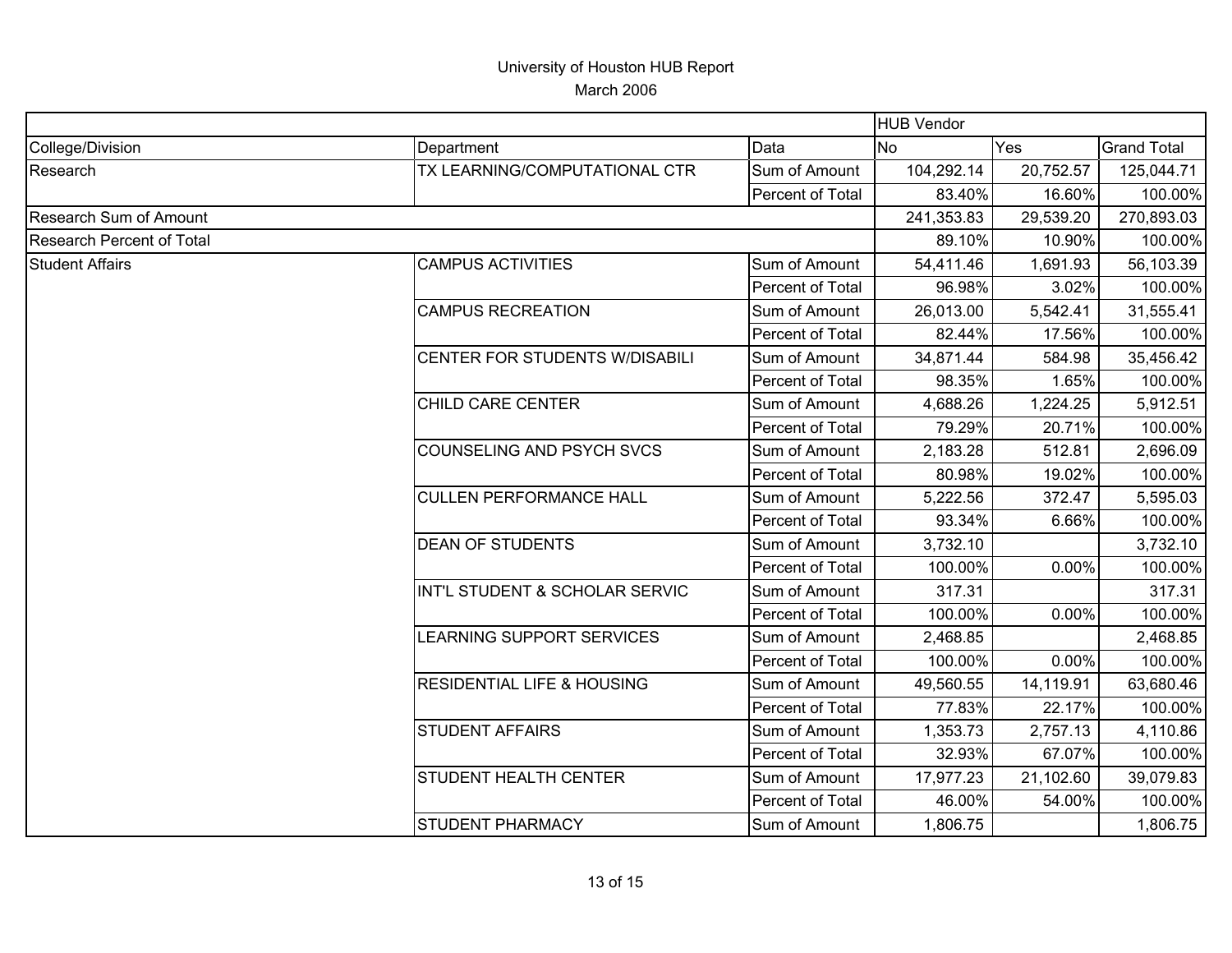|                                      |                                         |                  | <b>HUB Vendor</b> |            |                    |
|--------------------------------------|-----------------------------------------|------------------|-------------------|------------|--------------------|
| College/Division                     | Department                              | Data             | <b>No</b>         | Yes        | <b>Grand Total</b> |
| <b>Student Affairs</b>               | <b>STUDENT PHARMACY</b>                 | Percent of Total | 100.00%           | 0.00%      | 100.00%            |
|                                      | <b>STUDENT PUBLICATIONS</b>             | Sum of Amount    | 16,048.40         | 88.32      | 16,136.72          |
|                                      |                                         | Percent of Total | 99.45%            | 0.55%      | 100.00%            |
|                                      | UNIVERSITY CAREER SERVICES              | Sum of Amount    | 4,551.42          | 757.76     | 5,309.18           |
|                                      |                                         | Percent of Total | 85.73%            | 14.27%     | 100.00%            |
|                                      | <b>UNIVERSITY CENTER</b>                | Sum of Amount    | 30,693.35         | 5,787.81   | 36,481.16          |
|                                      |                                         | Percent of Total | 84.13%            | 15.87%     | 100.00%            |
|                                      | UNIVERSITY TESTING SERVICES             | Sum of Amount    | 9,579.98          | 1,013.86   | 10,593.84          |
|                                      |                                         | Percent of Total | 90.43%            | 9.57%      | 100.00%            |
|                                      | <b>URBAN EXPERIENCE VPSA</b>            | Sum of Amount    |                   | 642.40     | 642.40             |
|                                      |                                         | Percent of Total | 0.00%             | 100.00%    | 100.00%            |
|                                      | <b>VETERAN SERVICES</b>                 | Sum of Amount    | 15.00             | 5.40       | 20.40              |
|                                      |                                         | Percent of Total | 73.53%            | 26.47%     | 100.00%            |
| <b>Student Affairs Sum of Amount</b> |                                         |                  | 265,494.67        | 56,204.04  | 321,698.71         |
| Student Affairs Percent of Total     |                                         |                  | 82.53%            | 17.47%     | 100.00%            |
| Technology                           | DEAN, TECHNOLOGY                        | Sum of Amount    | 7,326.98          | 58,461.43  | 65,788.41          |
|                                      |                                         | Percent of Total | 11.14%            | 88.86%     | 100.00%            |
|                                      | <b>ENGINEERING TECHNOLOGY</b>           | Sum of Amount    | 16,633.73         | 10,911.74  | 27,545.47          |
|                                      |                                         | Percent of Total | 60.39%            | 39.61%     | 100.00%            |
|                                      | HUMAN DEVELOP AND CONSUMER SCI          | Sum of Amount    | 10,413.62         | 5,031.94   | 15,445.56          |
|                                      |                                         | Percent of Total | 67.42%            | 32.58%     | 100.00%            |
|                                      | <b>INFORMATION &amp; LOGISTICS TECH</b> | Sum of Amount    | 14,958.34         |            | 14,958.34          |
|                                      |                                         | Percent of Total | 100.00%           | 0.00%      | 100.00%            |
|                                      | <b>TMAC</b>                             | Sum of Amount    | 5,434.97          | 732.56     | 6,167.53           |
|                                      |                                         | Percent of Total | 88.12%            | 11.88%     | 100.00%            |
| Technology Sum of Amount             |                                         | 54,767.64        | 75,137.67         | 129,905.31 |                    |
| <b>Technology Percent of Total</b>   |                                         | 42.16%           | 57.84%            | 100.00%    |                    |
| <b>University Advancement</b>        | ADVANCEMENT INFORMATION SVCS            | Sum of Amount    | 1,239.42          | 1,558.08   | 2,797.50           |
|                                      |                                         | Percent of Total | 44.30%            | 55.70%     | 100.00%            |